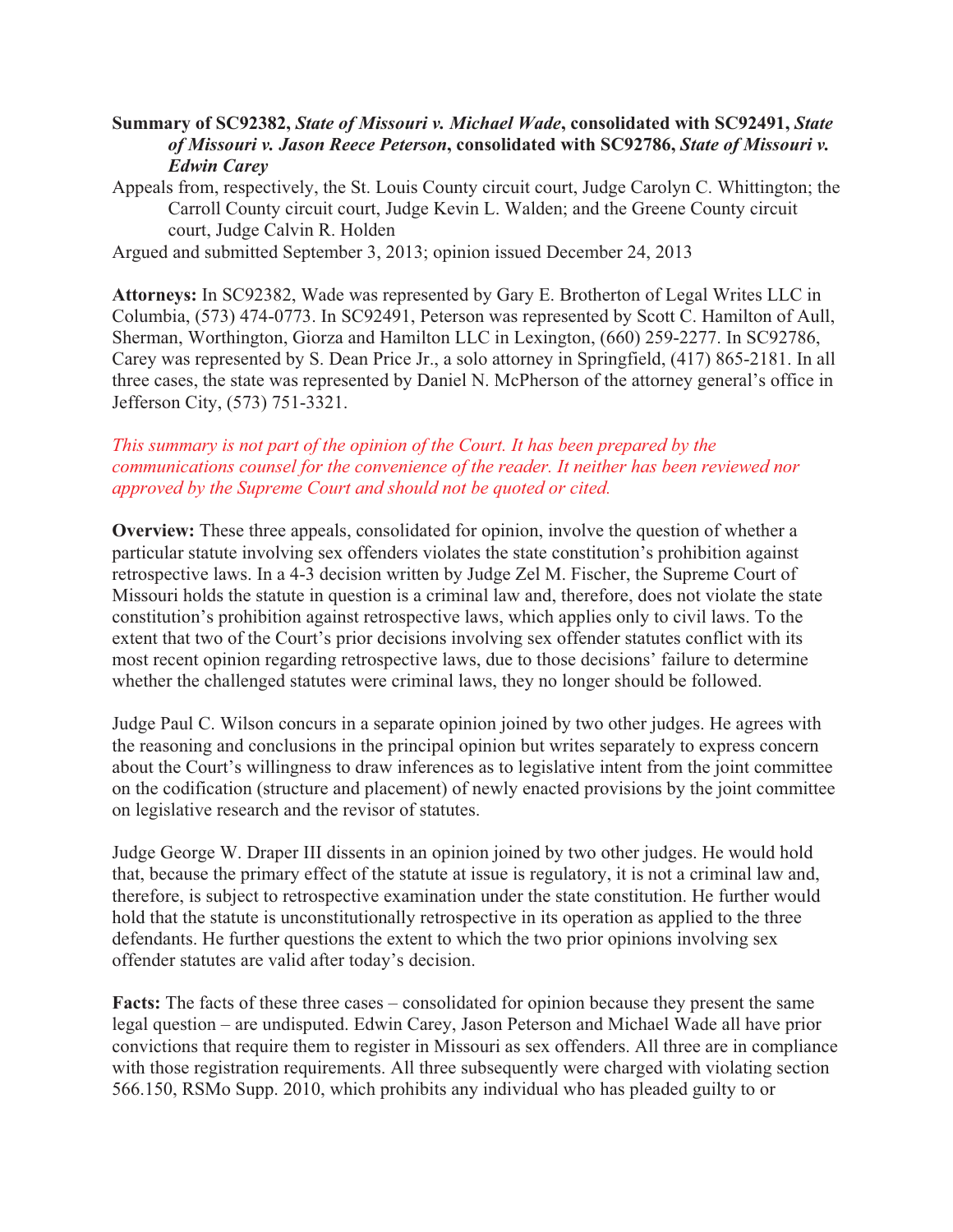otherwise has been convicted of certain enumerated sex offenses from knowingly being present in or loitering within 500 feet of a public park with playground equipment or a public swimming pool. All three moved to dismiss the charges, arguing the statute was retrospective as applied to them in violation of article I, section 13 of the state constitution. The circuit courts sustained Carey's and Peterson's motions to dismiss the charges; the state appeals. The circuit court overruled Wade's motion to dismiss, found him guilty, sentenced him to three years in prison, suspended execution of his sentence and placed him on probation for five years; Wade appeals.

## **REVERSED AND REMANDED AS TO SC92491 AND SC92786; AFFIRMED AS TO SC92382.**

**Court en banc holds:** (1) The state constitutional prohibition against laws retrospective in their operation does not apply to criminal laws. This Court so held in 1877 in *Ex parte Bethurum* and reaffirmed this holding last month in *State v. Honeycutt*. As noted in *Honeycutt*, this Court's decisions in two cases involving sex offenders – *R.L. v. Department of Corrections* and *F.R. v. St. Charles County Sheriff's Department* – did not implicitly overrule, *sub silentio* (without saying so directly), its holding in *Bethurum*. Neither *R.L.* nor *F.R.* held that the article I, section 13 prohibition against laws retrospective in their operation applies to criminal laws, nor did the parties in either case make such an argument. As held in *Honeycutt*, when a law is challenged under either the ex post facto or retrospective clause of article I, section 13, a court must begin its analysis by determining whether the challenged law is a criminal law or a law affecting civil rights and remedies. To the extent that *R.L.* and *F.R.* conflict with *Honeycutt* due to their failure to perform any analysis to determine whether the challenged statutes were criminal laws, they no longer should be followed.

(2) Properly analyzed pursuant to *Honeycutt*, section 566.160 is a criminal statute.

(a) Pursuant to *Honeycutt*, this Court first must determine whether the legislature meant the statute to establish a crime and punishment for that crime or to affect civil rights and remedies. Section 566.150 is part of the criminal code, appears on its face to be a criminal statute, and does not explicitly indicate that its purpose is to protect the public by alerting them to sex offenders in their area. It is not part of a civil regulatory scheme. It is located within the section of Missouri's revised statutes titled "Crimes and Punishment, Peace Officers and Public Defenders," and chapter 566 is titled "Sexual Offenses." The statute uses the language of a criminal provision, providing a requisite mental state for the offense and prescribes a penalty for a violation. Further, the statute makes no reference to the sex offender registration list, and an offender is guilty of violating the statute independently of any registration requirement. The purpose of section 566.150 is not to provide the public with any information but rather to punish a person who was convicted of an enumerated sex offense who then knowingly loiters within 500 feet of, or is present in, a park with playground equipment or a swimming pool.

(b) Furthermore, even had the legislature intended this statute to aid the sex offender registration system – which it does not do in any practical matter – section 566.150 is so punitive in effect as to negate that purpose. It is the type of statute that historically has been regarded as punishment. It is designed solely to criminalize future conduct. It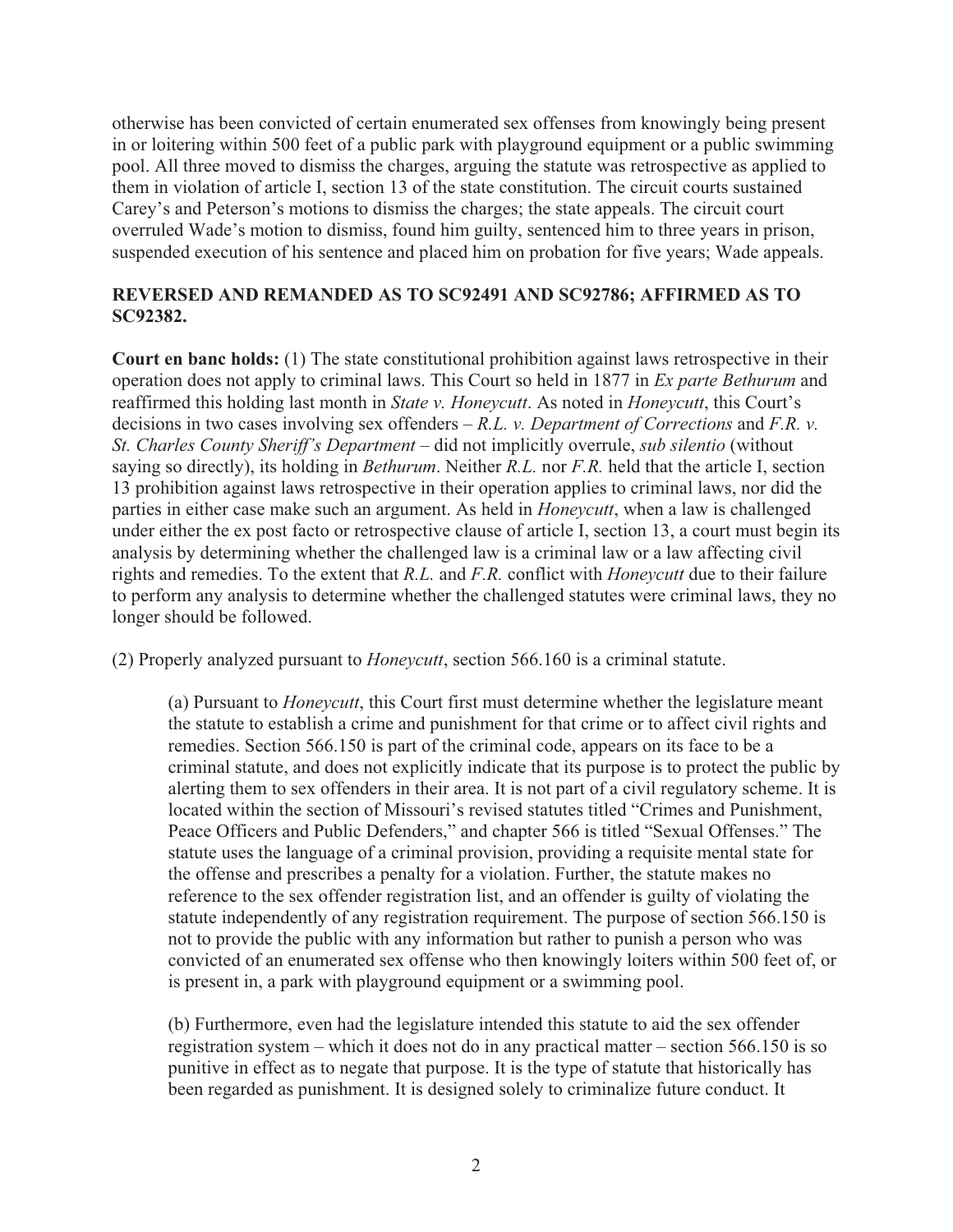"regulates" in the same manner as all other criminal statutes – to punish someone for engaging in conduct the legislature has prohibited. Section 566.150 also promotes the traditional aims of punishment: It serves as a deterrent in the same manner as other criminal statutes by making certain conduct punishable by imprisonment; it is retributive for much the same reason. It imposes a direct and affirmative restraint on a certain class of defendants. And, unlike sex offender registration statutes, which provide the public with information, section 566.150 punishes future conduct. Finally, it is excessive with respect to any regulatory purpose; rather, it creates a new crime for those with prior convictions for certain crimes based on certain future conduct.

(3) As a criminal statute, section 566.150 is not subject to article I, section 13's prohibition against laws retrospective in their operation. The circuit courts erred in dismissing the charges against Carey and Peterson on the ground that the statute was unconstitutionally retrospective as applied to them, and so these judgments are reversed and the cases remanded. The circuit court correctly overruled Wade's motion to dismiss, and so this judgment is affirmed.

**Concurring opinion by Judge Wilson:** The author agrees with the reasoning and conclusions in the principal opinion but writes separately to express concern about the Court's willingness to draw inferences as to legislative intent from the codification (structure and placement) of newly enacted provisions. Clear and correct precedent spanning nearly all of this Court's existence preclude such inferences regardless of the question before the Court. Article III, section 34 of the state constitution and chapter 3 of the state statutes provide the process by which laws are revised, digested and promulgated. The effect of these provisions is that the language of a given enactment exclusively is the province of the legislature, but where that language is codified in the revised statutes and the structure in which that language is published is the province of the joint committee on legislative research and the revisor of statutes, who acts under the committee's supervision. Until recently, this Court had held that the bold-faced headings assigned to each title, chapter and individual section throughout the revised statutes and the placement and structure of newly enacted language are the work solely of the codification process and, therefore, shed no light whatsoever on the legislature's purposes or intent. Here, the principal opinion's conclusion that section 566.150 is a criminal law plainly is correct and has overwhelming support, but the section number assigned to this new enactment through the codification process sheds no meaningful light on whether that enactment is a criminal law.

**Dissenting opinion by Judge Draper:** (1) The author would hold that, because the primary effect of section 566.150 is regulatory, it is not a criminal law and, therefore, is subject to retrospective examination under article I, section 13 of the state constitution. He further would hold that the statute is unconstitutionally retrospective in its operation as applied to Carey, Peterson and Wade. The legislature exercised its police power to protect children from violence at the hands of sex offenders when enacting the sex offender registration statutes and attendant statutes regulating the conduct of sex offenders who are required to register. Such police power is considered to evidence intent to exercise regulatory power, not to add to punishment. The Court must look at a law's substantive effect rather than its nominal label. While the statute here is included with other criminal laws and provides criminal sanctions if violated, this Court's precedent addressing sex offender registration laws and the laws that regulate registrants' conduct persuade that section 566.150 is a civil law. For example, in *R.L. v. Department of*